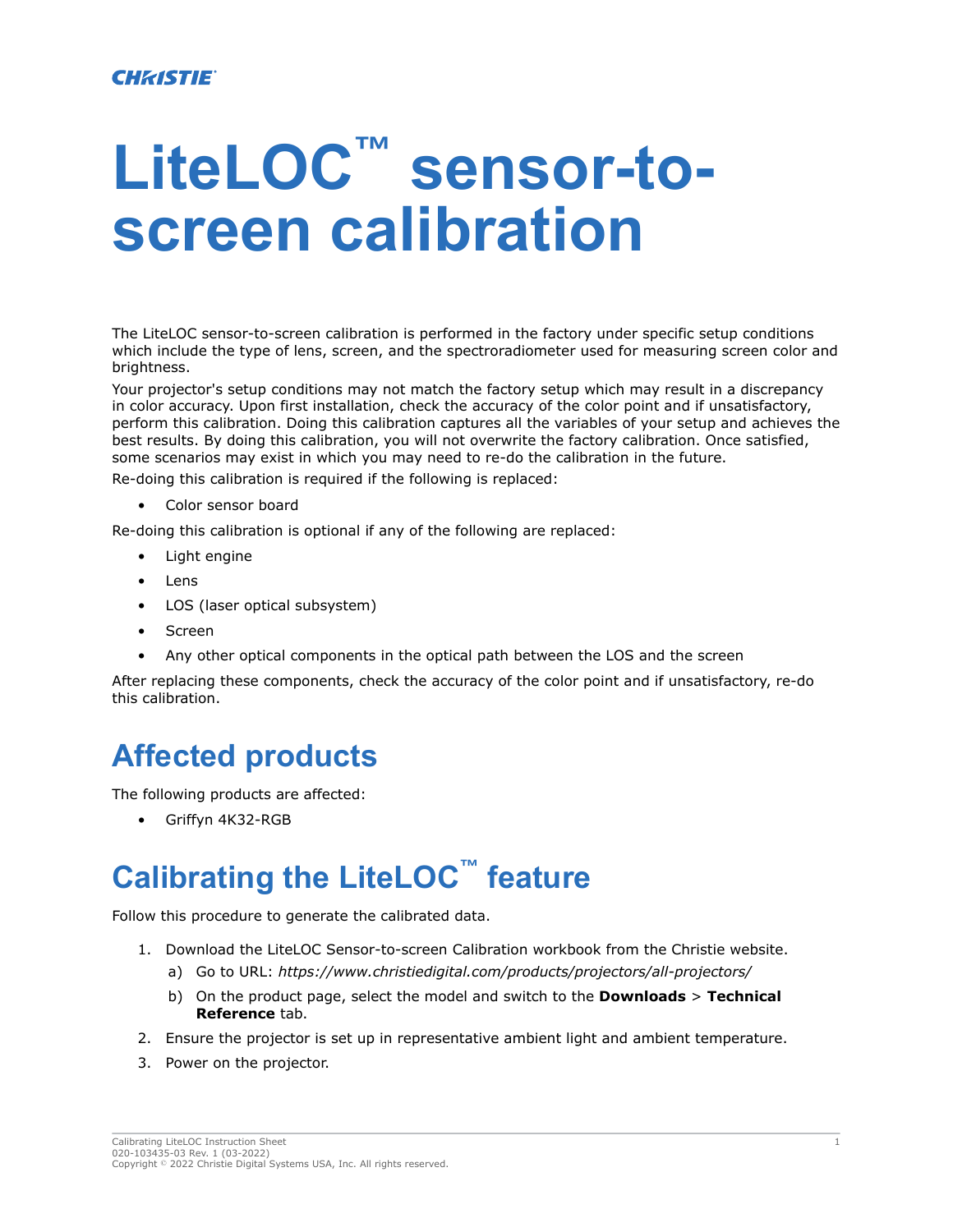

- 4. Establish a connection to the photon controller using Kore Librarian on port 5103.
- 5. From the display panel, select **MENU** > **Configuration** > **Light & Output Settings**.
- 6. Set the brightness at 70 to 80%. The exact color and brightness are not important as this step is to help align the spectroradiometer only.
- 7. Enable the white test pattern by selecting **White Test Pattern** > **Enabled**.
- 8. Disable the color correction by selecting **Color Correction Mode** > **Max Drives**.
- 9. Set fan profile to standard by selecting **Fan Speed Profile** > **Standard**.
- 10. Setup a spectroradiometer, such as the CR-250, on a tripod.

Place the meter perpendicular to the screen to achieve accurate measurements. Christie recommends using a CR-250 or better.

- 11. Disable LiteLOC by selecting **LiteLOC disabled**.
- 12. Set the **Max Ambient Temperature**.

Choose the maximum value you expect your room temperature to be at. For example, if you expect your maximum ambient temperature to not exceed 25°C, then set the slider to 25°C. This value should be at least greater than the current ambient temperature.

13. Use the **Red Laser Setpoint**, **Green Laser Setpoint**, and **Blue Laser Setpoint** sliders to achieve maximum brightness at the required color point without exceeding 8A on any of the TEC currents.

Observe TEC currents by sending (SST+TEC1?) in Kore Librarian. An example response is shown below. It is repeated for each TEC in the system.

(01001 00020 SST+TEC1! 000 000 " 27.46" "Bank Temp[TEC1]") (01001 00020 SST+TEC1! 001 000 " 7.40" "Current[TEC1]") (01001 00020 SST+TEC1! 002 000 " 6.85" "Voltage[TEC1]")

- 14. Allow 20 minutes for the laser devices to stabilize at the new values.
- 15. Use the spectroradiometer to ensure the required color point has not drifted or the TECs have not exceeded 8A.

You may need to make minor adjustments to the red, green and blue laser setpoints. If necessary, make the adjustments using the three laser setpoint sliders. A wait period is not required after making minor adjustments.

16. In row 9 of the LiteLOC Sensor-to-screen Calibration workbook, enter the current settings from the previous step for red, blue, and green.

The drive percentages in columns A, B, C of rows 15 to 23 are calculated based on these settings. The example values in the workbook are red=73.86%, green=84.55%, and blue=60.41%.

17. To set the laser drive levels for row 15 of the workbook, in Kore Librarian run the command from column K (RGB+MODE 1 IR IG IB).

The example command in the workbook is (RGB+MODE 1 6386 7455 5041).

18. Perform the measurement using the spectroradiometer and record the returned values for x, y, and fL in columns G, H, and I of row 15 of the workbook.

The example values in the workbook are  $x=0.3334$ ,  $y=0.2885$ , and  $fL=510$ .

19. To obtain the color sensor values for the first set of drive percentage values in row 15, run the command from column N, row 24 (RGB+MEAS?) in Kore Librarian.